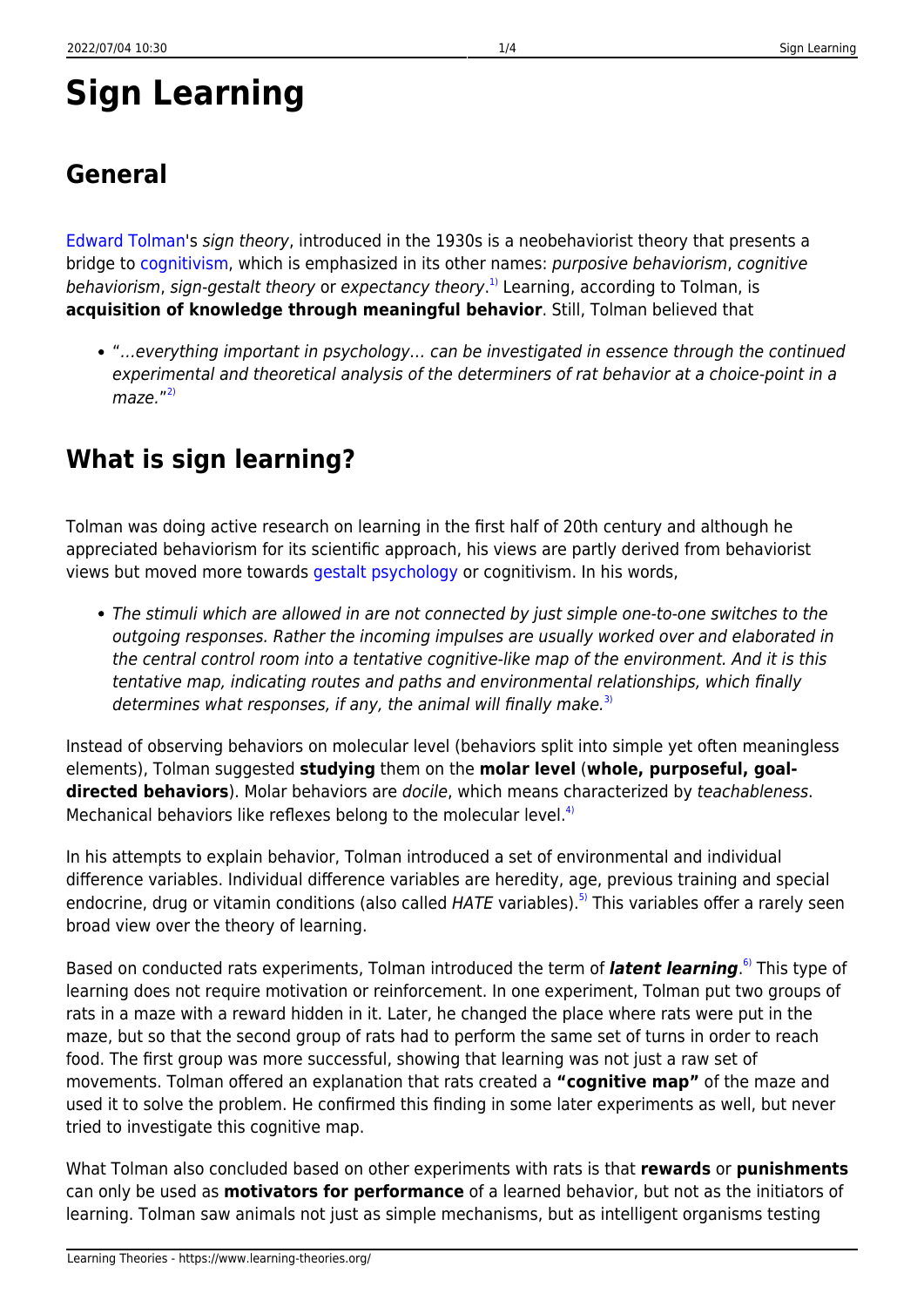hypotheses based on their prior experience and capable of cognitive processes.

According to Tolman, learning occurs as learners **following signs** (stimuli) **to a goal**. Learning was about finding a way and **meanings instead of reproducing behaviors**. Organisms learn behavior route and relations rather than behavior patterns. There is no need for reinforcement when speaking about learning since the behavior is driven by a meaning.

In the end Tolman, influenced by Guthrie, Freud and reinforcement theorists, concluded there are **six** forms of learning, each with its own characteristics:<sup>[7\)8\)](#page--1-0)</sup>

- **Cathexis**[9\)](#page--1-0) learned tendency to **associate certain objects with certain drives**. In example, vegans tend to satisfy their hunger with non-animal products (positive cathexis), and not meat (negative cathexis).
- **Equivalence Beliefs** a feeling that a **"subgoal"** has the same **value as the main goal**. If a sport achievement temporarily reduces a competitor's need for love, the achievement has served as an equivalence belief.
- **Field Expectancies** learning in which the organism learns what **action** leads to what **outcome**. Field expectancies are formed for example when one learns what tools can be used for what task, or the way from one place to another. Field expectancies form cognitive maps. Unlike the first two mentioned kinds of learning (cathexis and equivalence beliefs), this kind of learning does not directly depend on reinforcements and suggests Tolman is at least partly cognitive theorist.
- **Field Cognition Modes** Tolman offers very little explanations on this type of learning, yet it should present a way of approaching a problem-solving situation through arranging the perceptual field with certain configuration. For example **using language** when learning a maze solution in laboratory conditions. A person is likely to learn the solution as a verbal sequence of right and left turns.
- **Drive Discrimination** learning to discriminate between drives in accordance with desired outcomes, like learning to satisfy hunger with food and thirst with water in animals. This type of learning is very similar to cathexis and it is not quite clear why Tolman introduced a new category for it.
- **Motor Patterns** learning the association between **stimuli and movements**. Tolman suggested this kind of learning is similar to Guthrie's S-R connections formed by temporal contiguity.

### **What is the practical meaning of sign learning?**

Tolman intended to apply his theory to human learning, but most of his experiments were conducted only on rats. An important conclusion of his researches is that **reinforcement** (for example food found after finding solution to a maze) may serve as **motivation**, but is not a crucial factor affecting learning.

## **Criticisms**

Tolman was often criticized for **lack of explanations** of the **cognitive learning** he included in his theory. Still, his views on learning and usage of learned knowledge in a flexible manner instead of learning conditioned responses triggered by external stimuli started to outgrow behaviorist learning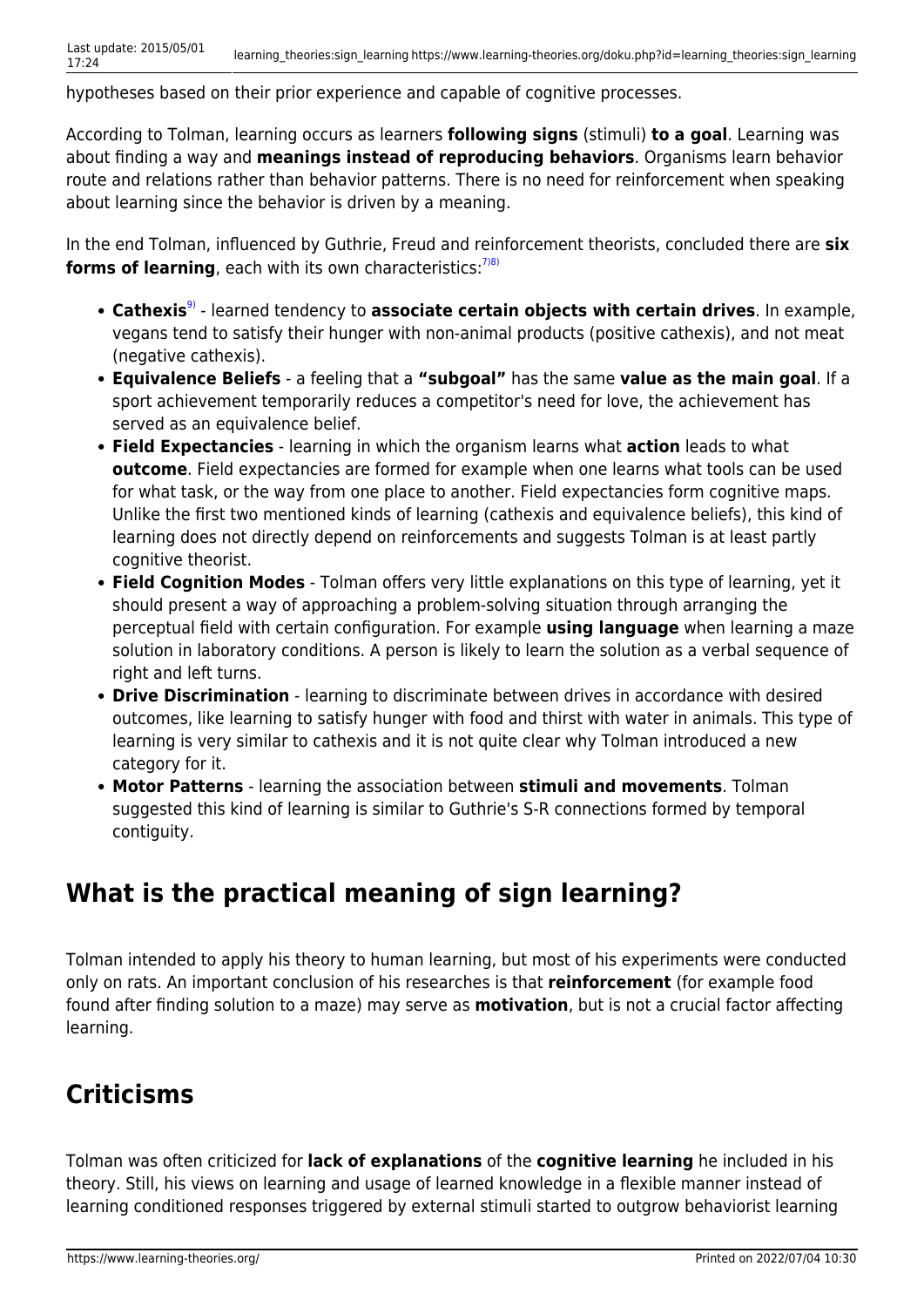by **moving** more **towards cognitivist perspectives**.

### **Keywords and most important names**

- **Sign learning**, **purposive behaviorism**, **cognitive behaviorism**, **sign-gestalt theory**, **expectancy theory**, **molar level**, **latent learning**
- [Edward Tolman](http://www.muskingum.edu/~psych/psycweb/history/tolman.htm)

## **Bibliography**

[Ahmad, A. Principles of Learning. Chapter 12: Edward Tolman. PowerPoint presentation. Henderson](http://fac.hsu.edu/ahmada/3%20Courses/2%20Learning/Learning%20Notes/9%20Tolman.pdf) [State University. 2010.](http://fac.hsu.edu/ahmada/3%20Courses/2%20Learning/Learning%20Notes/9%20Tolman.pdf)

[Hill, Winfred Farrington. Learning: a survey of psychological interpretations. Taylor & Francis, 1980.](http://books.google.hr/books?id=QTwOAAAAQAAJ&pg=PA142&lpg=PA142&dq=Sign+Learning++Field+Cognition+Modes&source=bl&ots=yEGFOzBqbm&sig=bwNS5ZInKDEPBNGBw3ek0mXHp0g&hl=hr&ei=EwF1TaC8NdOzhAe_5YlO&sa=X&oi=book_result&ct=result&resnum=2&ved=0CCgQ6AEwAQ#v=onepage&q=Sign%20Learning%20%20Field%20Cognition%20Modes&f=false)

[Van der Zwaag, L. Edward C. Tolman. Muskingum College, Department of Psychology.](http://www.muskingum.edu/~psych/psycweb/history/tolman.htm) Retrieved January 16, 2011.

[Theories of Learning. Taylor & Francis, Chapter 7. 1948.](http://people.emich.edu/jtodd/tolman.pdf)

[TIP: Sign Learning \(E. Tolman\).](http://tip.psychology.org/tolman.html) Retrieved January 19, 2011.

#### **Read more**

[Tolman, E. C. The Determiners of Behavior at a Choice Point. Psychological Review, 45, 1-41. 1938.](http://wexler.free.fr/library/files/tolman (1938) the determiners of behavior at a choice-point.pdf)

[Tolman, E. Cognitive maps in rats and men. The Psychological Review, 55\(4\), 189-208. 1948.](http://psychclassics.yorku.ca/Tolman/Maps/maps.htm)

[Tolman, E. A new formula for behaviorism. The Psychological Review, 29, 44-53. 1922.](http://psychclassics.yorku.ca/Tolman/formula.htm)

[Tolman, E. C, & Brunswik, E. The Organism and the Causal Texture of the Environment. 1935.](http://wexler.free.fr/library/files/tolman (1935) the organism and the causal texture of the environment.pdf)

 $\begin{pmatrix} 1 & 4 & 6 \end{pmatrix}$  ([6\)](#page--1-0) ([7\)](#page--1-0)

[9\)](#page--1-0)

[Ahmad, Aneeq. Principles of Learning. Chapter 12: Edward C. Tolman.](http://fac.hsu.edu/ahmada/3%20Courses/2%20Learning/Learning%20Notes/9%20Tolman.pdf) Retrieved August 24, 2011. [2\)](#page--1-0)

[Tolman, E. C. The determiners of behavior at a choice point. Psychological Review 45, no. 1: 1–41,](http://wexler.free.fr/library/files/tolman%20%281938%29%20the%20determiners%20of%20behavior%20at%20a%20choice-point.pdf) [1938.](http://wexler.free.fr/library/files/tolman%20%281938%29%20the%20determiners%20of%20behavior%20at%20a%20choice-point.pdf) [3\)](#page--1-0)

[Tolman, E. Cognitive maps in rats and men. The Psychological Review, 55\(4\), 189-208. 1948.](http://psychclassics.yorku.ca/Tolman/Maps/maps.htm) [5\)](#page--1-0) , [8\)](#page--1-0)

[Hill, Winfred Farrington. Learning: a survey of psychological interpretations. Taylor & Francis, 1980.](http://books.google.com/books?id=QTwOAAAAQAAJ)

Term taken from Freud's psychoanalytic theory of motivation